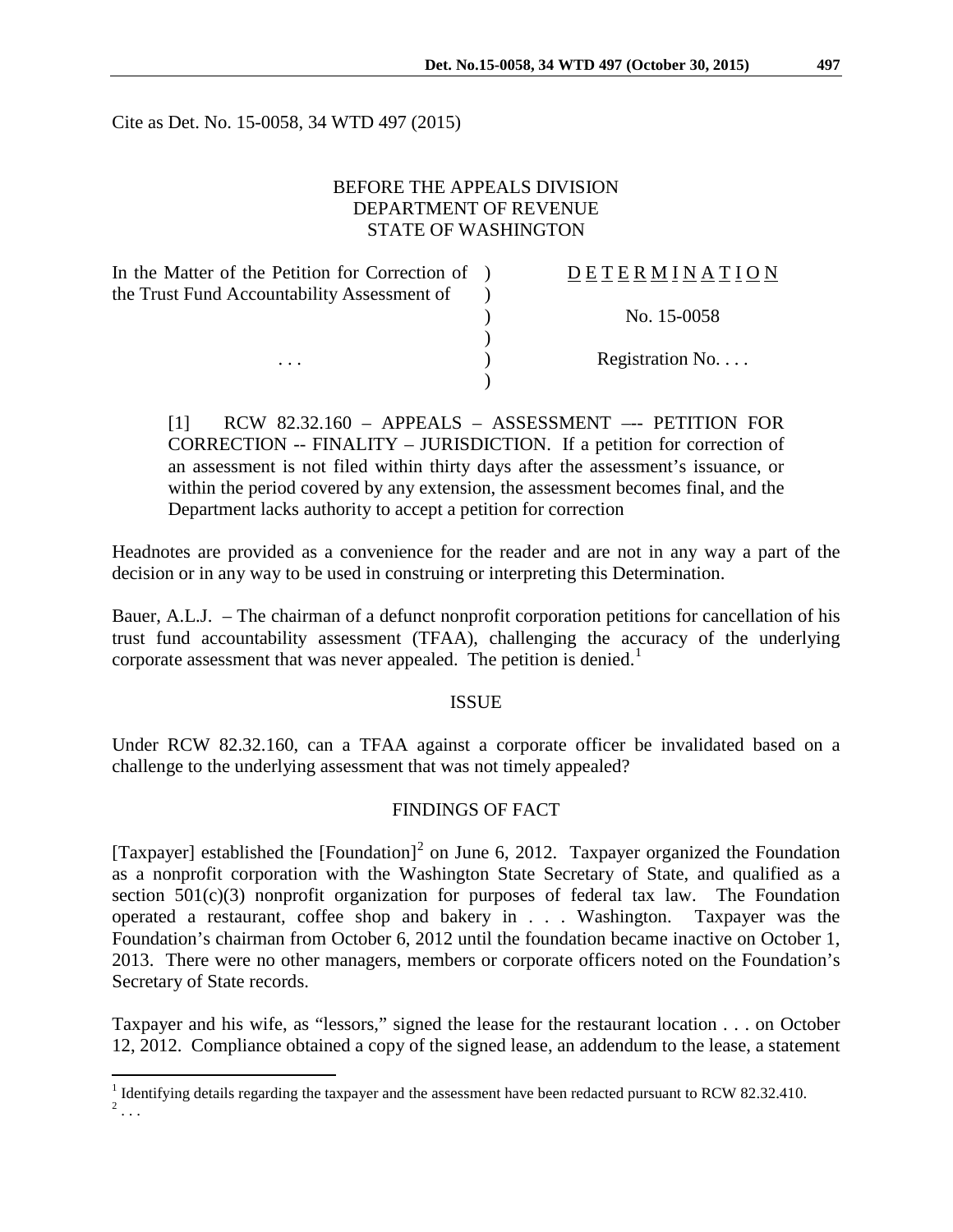of fact from the landlords . . . , and copies of various checks drawn on the . . . Bank, all of which indicated there was business activity at this address within the time frame of the trust fund assessment here at issue. Taxpayer signed the lease and the checks, and Audit determined that he had control of the business decisions and bank records used for the Foundation's business activity.

The Foundation's bank records . . . included a copy of the signature card signed by Taxpayer. Taxpayer was the only signatory on the Foundation's checks, demonstrating that he was the only person responsible for payment of retail sales taxes collected by the Foundation.

Taxpayer filed the Foundation's October 2012 tax return, which included his phone number and email address. This return included retail sales tax collected by the Foundation.

The Department attempted to audit the books and records of the Foundation for the period . . . (audit period). The Foundation, however, never gave Audit any records and was generally uncooperative and unresponsive. An auditor visited the restaurant and watched the cash register, observing that retail sales tax was being charged and collected.

Because of the lack of records, in October, 2013, Audit issued an estimated assessment for the period . . . , in the amount of \$. . . against the Foundation. The estimate was based on the business generated by a similar neighboring restaurant. The Foundation neither appealed nor paid this assessment. The unpaid assessment was later assumed into tax warrant number . . . , filed in . . . Superior Court in December 2013. In addition to the liability assumed into this first tax warrant, Taxpayer failed to report and pay the Foundation's excise taxes, including the retail sales taxes it collected from its customers, for the July, August, September and October, 2013, tax reporting periods. The liability for those unreported, unpaid tax periods was assumed into a second tax warrant number . . . filed on January 9, 2014 in the amount of \$. . . . The Foundation did not pay either of these warrants.

The Department of Revenue closed the Foundation's tax account effective October 24, 2013, at which point no assets were available to satisfy the outstanding warrants. On February 7, 2014, a Trust Fund Accountability Assessment (TFAA) was issued to [Taxpayers], a marital community, for \$. . . in retail sales taxes, \$. . . in accrued interest, and \$. . . for various penalties, including the evasion penalty, for a total due of  $\$\dots$ <sup>[3](#page-1-0)</sup> The TFAA has not been paid.

# ANALYSIS

When a corporation has failed to pay retail sales taxes due, and the corporation has been terminated or abandoned, the Department may hold officers or other responsible persons personally liable for the unpaid sales taxes and interest and penalties on those taxes, and may proceed directly against such persons. The personal liability of such persons is imposed by RCW 82.32.145.

Taxpayer was the chairman of the Foundation when retail sales taxes were collected but not remitted. Audit issued assessments against the Foundation for unpaid trust funds. The

<span id="page-1-0"></span><sup>&</sup>lt;sup>3</sup> Interest has continued to accrue.